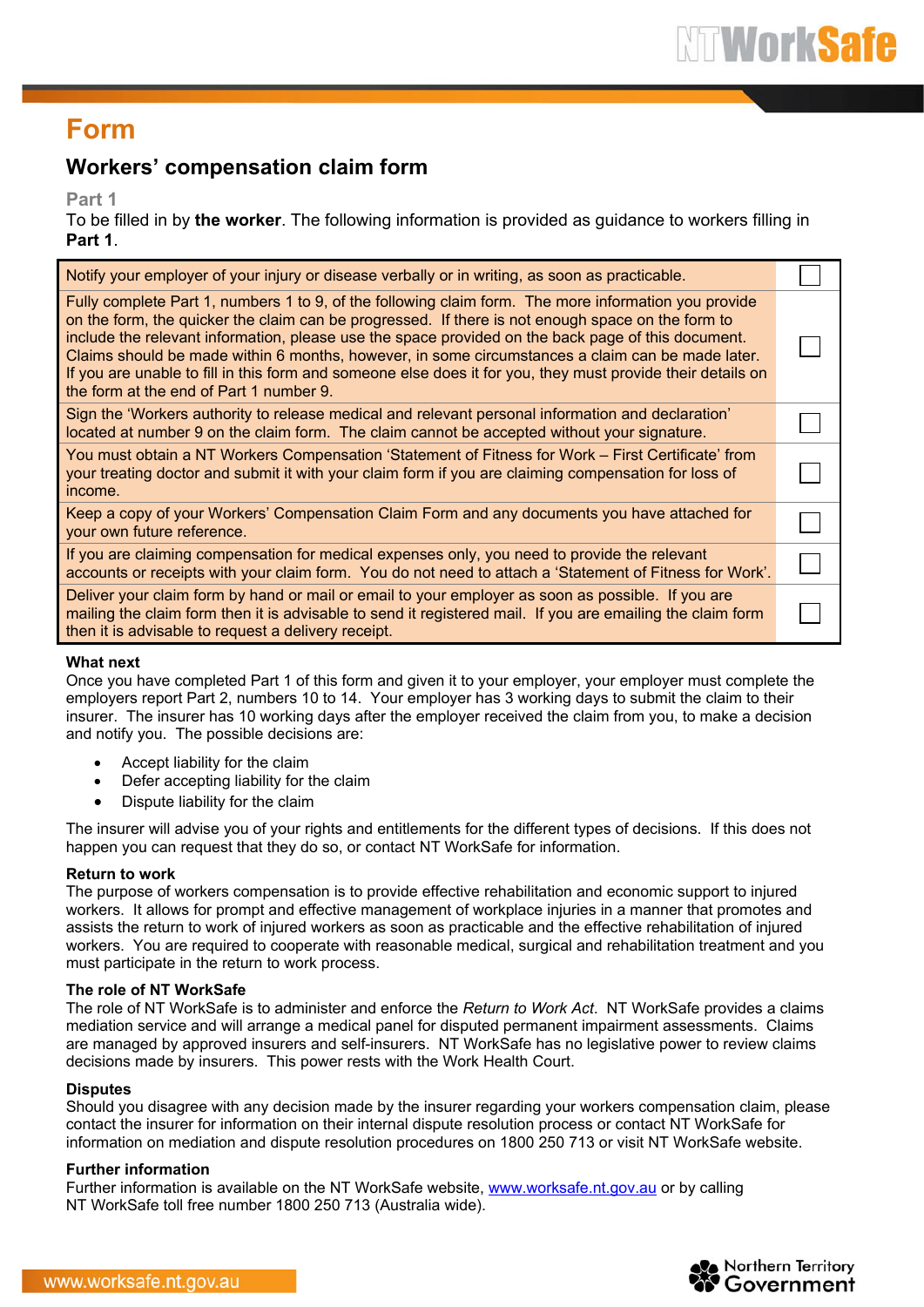#### **Part 2**

To be filled in by **the employer.** The following information is provided as guidance to employers filling in **Part 2.**

| Have you notified NT WorkSafe if the incident is a 'notifiable incident'. Failing to notify is an offence<br>and penalties may apply, see note 1 below.                                                                                                                                                                                                                                                                                                                |  |
|------------------------------------------------------------------------------------------------------------------------------------------------------------------------------------------------------------------------------------------------------------------------------------------------------------------------------------------------------------------------------------------------------------------------------------------------------------------------|--|
| When you receive the claim form from your worker, you must complete Part 2, numbers 10 to 14 of the<br>form.                                                                                                                                                                                                                                                                                                                                                           |  |
| Check your worker has signed the 'Workers authority to release medical and relevant personal<br>information and declaration' at number 9 of the claim form.                                                                                                                                                                                                                                                                                                            |  |
| Forward the claim form within 3 working days to your insurer, together with the NT Workers<br>Compensation 'Statement of Fitness for Work – First Certificate' (if applicable) and any other attached<br>documents. For example, medical receipts or accounts. If a decision as to liability for the claim is not<br>made by the insurer within10 working days of you receiving the form, liability is deemed to be<br>accepted. A claim may subsequently be disputed. |  |
| Keep a copy of the claim form and attached documents for your own future reference.                                                                                                                                                                                                                                                                                                                                                                                    |  |
| If the injured worker is unable to complete a claim form, please arrange for a claim form to be<br>completed on their behalf.                                                                                                                                                                                                                                                                                                                                          |  |
| If a worker has died due to a work related injury or disease, do not fill in this claim form, instead please<br>contact NT WorkSafe on our toll free number 1800 250 713 (Australia wide).                                                                                                                                                                                                                                                                             |  |
| If liability is accepted or deferred, and there is time lost, payments must commence to the worker<br>within 3 working days of the decision. Your insurer will instruct you in this process. Subsequent<br>payments should be made on a worker's normal pay day.                                                                                                                                                                                                       |  |
| Send other medical certificates and accounts to your insurer as they become available.                                                                                                                                                                                                                                                                                                                                                                                 |  |

#### **NT WorkSafe**

NT WorkSafe does not have a claims management role and employers should liaise with their insurer for information about the claims process and the calculation of weekly compensation.

#### **Insurers**

Insurers will provide employers with all the information needed to meet their obligations.

#### **Return to work**

The purpose of workers compensation is to provide effective rehabilitation and economic support to injured workers and provides for prompt and effective management of workplace injuries in a manner that promotes and assists the return to work of injured workers as soon as practicable.

The employer must take all reasonable steps to provide the injured worker with suitable employment, and when necessary, so far as is practicable, participate in efforts to retrain the worker. Refer to 'Rehabilitation – A Guide for Employers' available on the NT WorkSafe website.

If the employer is unable to provide the worker with suitable employment then the employer, in consultation with the insurer, must refer the worker to the alternative employer incentive scheme. Refer to information bulletin 'Alternative Employer Incentive Scheme' available on the NT WorkSafe website.

#### **Further information**

Further information is available on the NT WorkSafe website, [www.worksafe.nt.gov.au](http://www.worksafe.nt.gov.au/) or by calling NT WorkSafe toll free number 1800 250 713 (Australia wide).

#### **Explanatory Note 1 for employers competing this form**

#### **Note 1 (number 10 of the claim form)**

The *Work Health and Safety (National Uniform Legislation) Act* (WHS Act) requires the regulator (NT WorkSafe) to be notified of certain 'notifiable incidents'. In summary Part 3 of the WHS Act requires:

- Immediate notification of a 'notifiable incident' to the regulator after becoming aware of it by calling 1800 019 115 (this number can be used 24 hours a day)
- If the regulator asks, written notification must be given within 48 hours of the request. This must be provided in the approved '*Incident Notification Form*' available on the NT WorkSafe website.
- Preservation of the incident site until an inspector arrives or directs otherwise. This is subject to some exceptions.

Failing to notify is a criminal offence and penalties apply. Further information on what is a notifiable incident can be found in information bulletin 'Notification of Incidents' available on the NT WorkSafe website.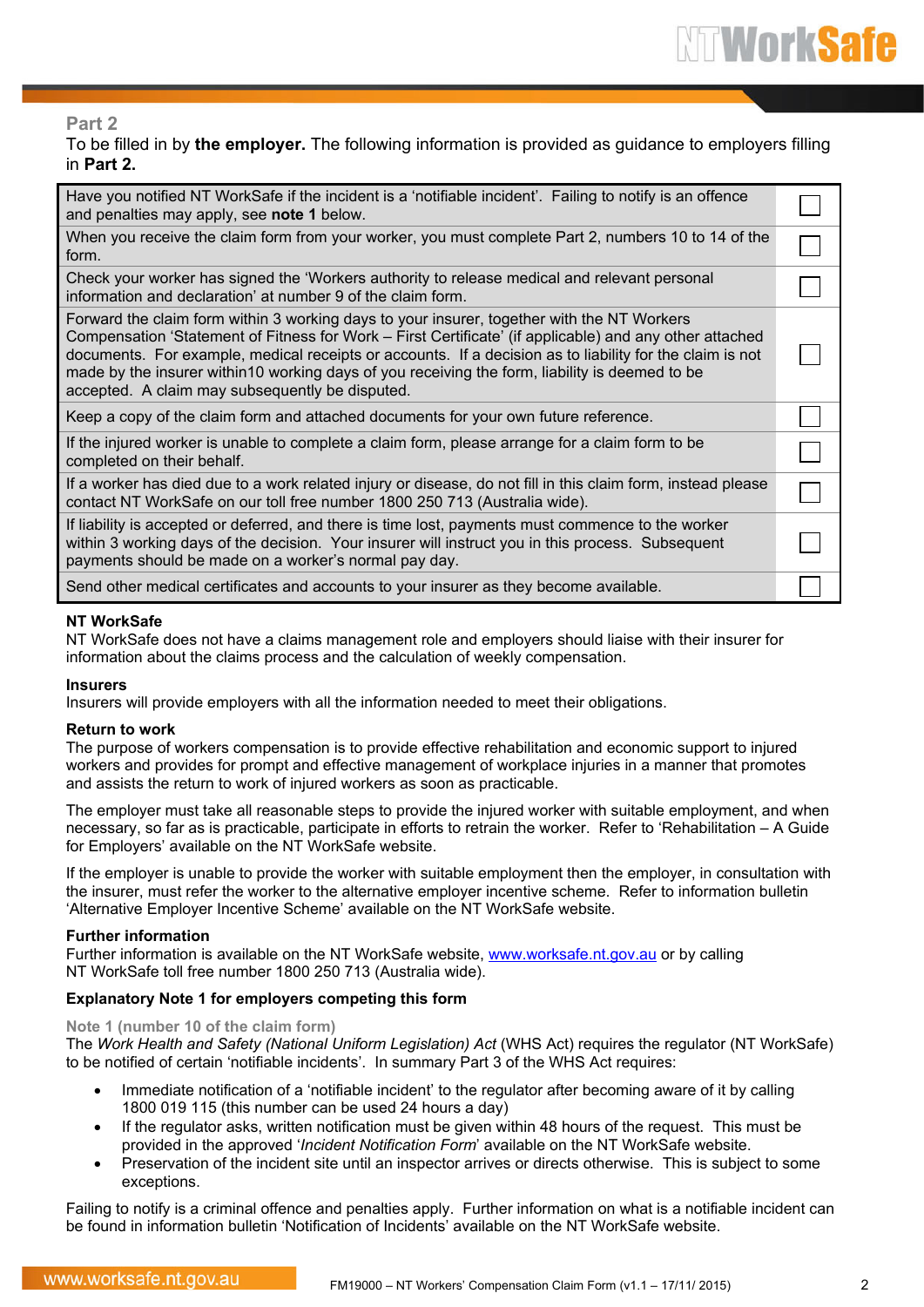| Section 82(1)(a) and 168(1)(a) of the Return to Work Act requires a claim for compensation be in a form approved by the Authority. This is the approved form |                                               | <b>NT Workers' Compensation Claim Form</b>         |                 |                        |             |                            |                  |                              |  |
|--------------------------------------------------------------------------------------------------------------------------------------------------------------|-----------------------------------------------|----------------------------------------------------|-----------------|------------------------|-------------|----------------------------|------------------|------------------------------|--|
| for a Workers Compensation Claim, other than death. There is a separate approved form for death claim by dependents.                                         |                                               |                                                    |                 |                        |             |                            |                  | <b>Work Health Authority</b> |  |
| <b>Insurer Claim No</b>                                                                                                                                      |                                               | This panel must be completed by the insurer        |                 |                        |             |                            | <b>Claim No</b>  |                              |  |
|                                                                                                                                                              |                                               | Date claim form received:<br>Date worker notified: |                 |                        |             |                            |                  |                              |  |
|                                                                                                                                                              | Accept                                        |                                                    | Deny            |                        | Defer       |                            |                  |                              |  |
|                                                                                                                                                              | Reason:                                       |                                                    |                 |                        |             |                            |                  |                              |  |
| Worker to fill in Part 1, numbers 1 to 9 and then give to their employer to complete Part 2 numbers 10 to 14                                                 |                                               |                                                    |                 |                        |             |                            |                  |                              |  |
| Part 1 – Workers report on injury or disease                                                                                                                 |                                               |                                                    |                 |                        |             |                            |                  |                              |  |
| <b>Worker details</b><br>$\mathbf 1$ .                                                                                                                       |                                               |                                                    |                 |                        |             |                            |                  |                              |  |
| Title:<br>Mr                                                                                                                                                 | Mrs                                           |                                                    | Ms              |                        | <b>Miss</b> |                            |                  |                              |  |
| Last, surname, family name:                                                                                                                                  |                                               |                                                    |                 |                        |             |                            |                  |                              |  |
| First or given name:                                                                                                                                         |                                               |                                                    |                 |                        |             |                            |                  |                              |  |
| Other names you have been known by: (for example maiden name)<br>Male<br>Gender:                                                                             | Female                                        |                                                    |                 | Date of birth:         |             |                            | Age:             |                              |  |
| Home address:                                                                                                                                                |                                               |                                                    |                 |                        |             |                            |                  |                              |  |
| Suburb:                                                                                                                                                      |                                               |                                                    | State:          |                        |             |                            | Postcode:        |                              |  |
| Postal address:                                                                                                                                              |                                               |                                                    |                 |                        |             |                            |                  |                              |  |
| Suburb:                                                                                                                                                      |                                               |                                                    | State:          |                        |             |                            | Postcode:        |                              |  |
| Home number:                                                                                                                                                 |                                               |                                                    |                 | Mobile number:         |             |                            |                  |                              |  |
| Work number:                                                                                                                                                 |                                               |                                                    |                 | Email address:         |             |                            |                  |                              |  |
| Country of birth:                                                                                                                                            |                                               |                                                    |                 |                        |             | Language spoken at home::  |                  |                              |  |
| <b>Marital status:</b>                                                                                                                                       | Single                                        |                                                    | Married         |                        |             | De facto                   |                  |                              |  |
| Dependants:                                                                                                                                                  | Spouse:<br>Yes                                | No                                                 |                 | Children:              | Yes         | No                         |                  |                              |  |
| Number of children:                                                                                                                                          |                                               | Dates of birth:                                    |                 |                        |             |                            |                  |                              |  |
| 2.<br><b>Workers</b> job                                                                                                                                     |                                               |                                                    |                 |                        |             |                            |                  |                              |  |
| Name of employer at time of injury or disease:                                                                                                               |                                               |                                                    |                 |                        |             |                            |                  |                              |  |
| Your occupation and job title at time of injury or disease:                                                                                                  |                                               |                                                    |                 |                        |             |                            |                  |                              |  |
| At the time of the injury I was working as a:                                                                                                                |                                               |                                                    | Direct employee |                        |             |                            | Working director |                              |  |
| Employee of contractor                                                                                                                                       |                                               |                                                    | Contractor      |                        |             |                            | Sub contractor   |                              |  |
| Visa worker                                                                                                                                                  |                                               |                                                    |                 | Other (please specify) |             |                            |                  |                              |  |
| Are you an apprentice or trainee:                                                                                                                            | Full time                                     | Yes<br>Part time                                   |                 | No<br>Permanent        |             |                            |                  | Casual                       |  |
| Are you:<br>Do you have other paid employment:                                                                                                               |                                               | Yes                                                |                 | No                     |             | Temporary                  |                  |                              |  |
| If yes, give full name and address of employer:                                                                                                              |                                               |                                                    | Name:           |                        |             |                            |                  |                              |  |
| Address::                                                                                                                                                    |                                               |                                                    |                 |                        |             |                            |                  |                              |  |
| Suburb:                                                                                                                                                      |                                               |                                                    | State:          |                        |             |                            | Postcode:        |                              |  |
| <b>About the claim</b><br>3.                                                                                                                                 |                                               |                                                    |                 |                        |             |                            |                  |                              |  |
| Where did the injury or disease occur: please cross                                                                                                          |                                               |                                                    |                 |                        |             |                            |                  |                              |  |
| А.                                                                                                                                                           | At the workplace at which I am normally based |                                                    |                 | В.                     |             | Working elsewhere          |                  |                              |  |
| C.                                                                                                                                                           | While I was having a break                    |                                                    |                 | D.                     |             | Travelling to or from work |                  |                              |  |
| F.                                                                                                                                                           | Attending training school                     |                                                    |                 | J.                     |             | Travelling whilst on duty  |                  |                              |  |
| Other: give details                                                                                                                                          |                                               |                                                    |                 |                        |             |                            |                  |                              |  |
| Exact location or address the injury or disease occurred:                                                                                                    |                                               |                                                    |                 |                        |             |                            |                  |                              |  |
|                                                                                                                                                              |                                               |                                                    |                 |                        |             |                            |                  |                              |  |
| When did injury or knowledge of the disease first occur:                                                                                                     |                                               |                                                    |                 |                        |             |                            |                  |                              |  |
| Date:                                                                                                                                                        |                                               |                                                    |                 |                        | Time:       | am                         | pm               |                              |  |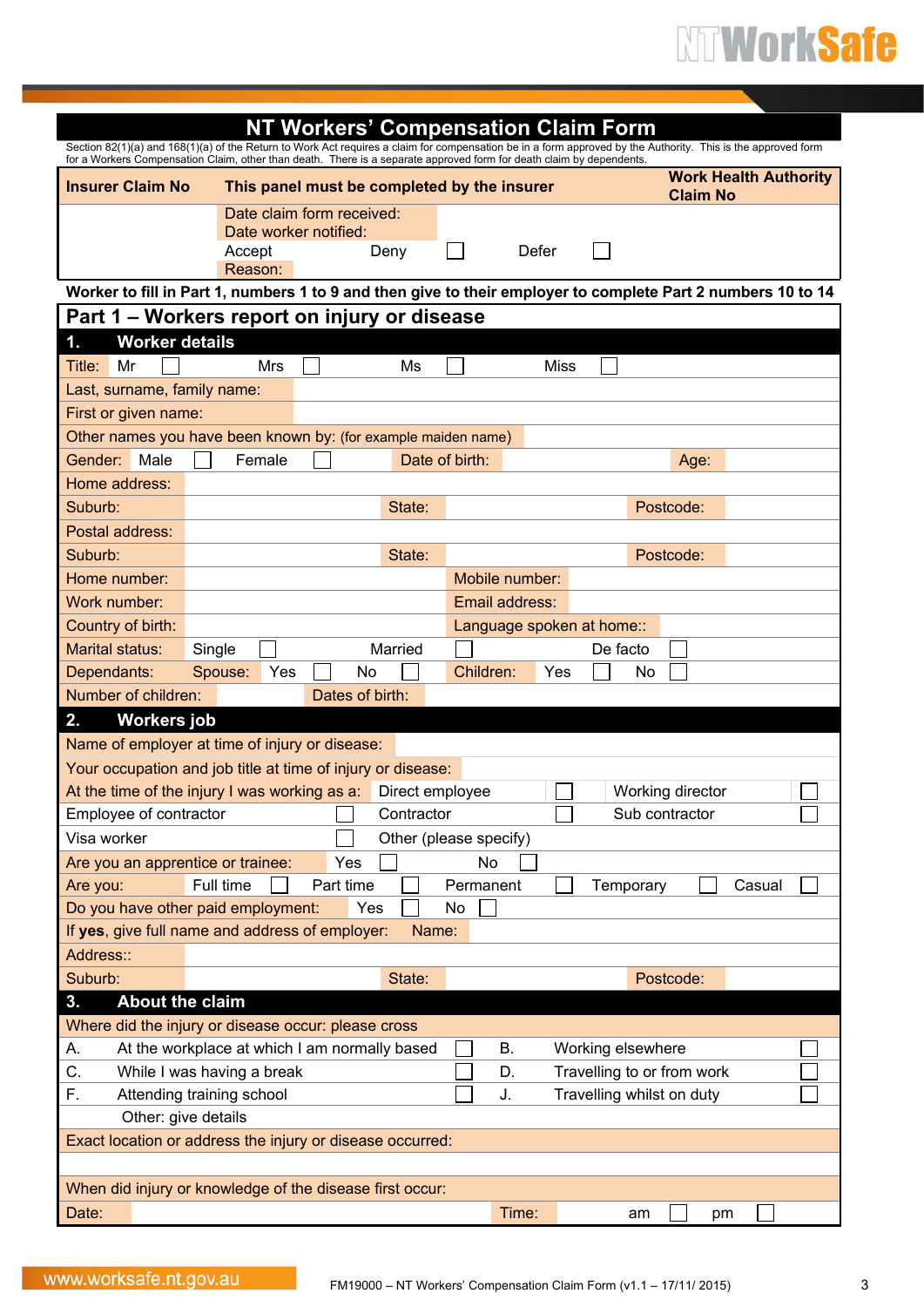|                                   |                                                        | <b>NT Workers' Compensation Claim Form</b>                                    |                |                                                                                                                    |
|-----------------------------------|--------------------------------------------------------|-------------------------------------------------------------------------------|----------------|--------------------------------------------------------------------------------------------------------------------|
|                                   |                                                        | Part 1 - Workers report on injury or disease continued                        |                |                                                                                                                    |
| 4.                                | <b>About the incident</b>                              |                                                                               |                |                                                                                                                    |
|                                   |                                                        |                                                                               |                | What were you doing at the time - how did the injury happen or what caused the disease. Include any object or      |
|                                   |                                                        |                                                                               |                | substances involved. For example grinder, saw or drill. Note: if insufficient space, use the space provided on the |
| back page of this form.           |                                                        |                                                                               |                |                                                                                                                    |
|                                   |                                                        |                                                                               |                |                                                                                                                    |
|                                   |                                                        |                                                                               |                |                                                                                                                    |
|                                   |                                                        |                                                                               |                |                                                                                                                    |
|                                   |                                                        |                                                                               |                |                                                                                                                    |
|                                   |                                                        |                                                                               |                |                                                                                                                    |
|                                   |                                                        |                                                                               |                |                                                                                                                    |
|                                   |                                                        |                                                                               |                |                                                                                                                    |
|                                   |                                                        |                                                                               |                |                                                                                                                    |
|                                   |                                                        |                                                                               |                |                                                                                                                    |
| 5.                                | About the injury or disease                            |                                                                               |                |                                                                                                                    |
| Part of body affected:            |                                                        |                                                                               |                |                                                                                                                    |
|                                   | Type of injury or disease: for example fracture, burn  |                                                                               |                |                                                                                                                    |
|                                   | If more than one injury which is the most serious:     |                                                                               |                |                                                                                                                    |
| <b>Witness</b><br>6.              |                                                        |                                                                               |                |                                                                                                                    |
|                                   |                                                        | Name and contact details of any person who was present at the time of injury: |                |                                                                                                                    |
| Person name:                      |                                                        |                                                                               |                |                                                                                                                    |
| Address:                          |                                                        |                                                                               |                |                                                                                                                    |
| Suburb:                           |                                                        | State:                                                                        |                | Postcode:                                                                                                          |
| Home number:                      |                                                        |                                                                               | Mobile number: |                                                                                                                    |
| Work number:                      |                                                        |                                                                               | Email address: |                                                                                                                    |
| <b>Other information</b><br>7.    |                                                        |                                                                               |                |                                                                                                                    |
|                                   | Did you report the injury or disease to your employer: |                                                                               | Yes            | No                                                                                                                 |
| If no, reason not reported:       |                                                        |                                                                               |                |                                                                                                                    |
| If yes:                           | Date                                                   |                                                                               | Time           | pm<br>am                                                                                                           |
| Name of person reported to:       |                                                        |                                                                               |                |                                                                                                                    |
| Persons position in the company:  |                                                        |                                                                               |                |                                                                                                                    |
|                                   | Did you stop work because of your injury or disease:   |                                                                               | Yes            | No                                                                                                                 |
| If yes:                           | Date                                                   |                                                                               | Time           | am<br>pm                                                                                                           |
| Time you started work that shift: |                                                        |                                                                               | Time           | am<br>pm                                                                                                           |
|                                   | If you stopped work have you started back at work:     |                                                                               | Yes            | No                                                                                                                 |
| If yes:                           | Date                                                   |                                                                               |                |                                                                                                                    |
|                                   |                                                        | Did you receive any medical treatment following your injury or disease:       |                | Yes<br>No                                                                                                          |
|                                   |                                                        | If yes, give full name and address of treating professional:                  |                |                                                                                                                    |
| Professional name:                |                                                        |                                                                               |                |                                                                                                                    |
| Address:                          |                                                        |                                                                               |                |                                                                                                                    |
| Suburb:                           |                                                        | State:                                                                        |                | Postcode:                                                                                                          |
| Dates you were treated:           |                                                        |                                                                               |                |                                                                                                                    |
| Were you admitted to hospital:    |                                                        | Yes                                                                           | No             |                                                                                                                    |
|                                   | If yes, give full name and address of hospital:        |                                                                               |                |                                                                                                                    |
| Hospital name:                    |                                                        |                                                                               |                |                                                                                                                    |
| Address:                          |                                                        |                                                                               |                |                                                                                                                    |
| Suburb:                           |                                                        | State:                                                                        |                | Postcode:                                                                                                          |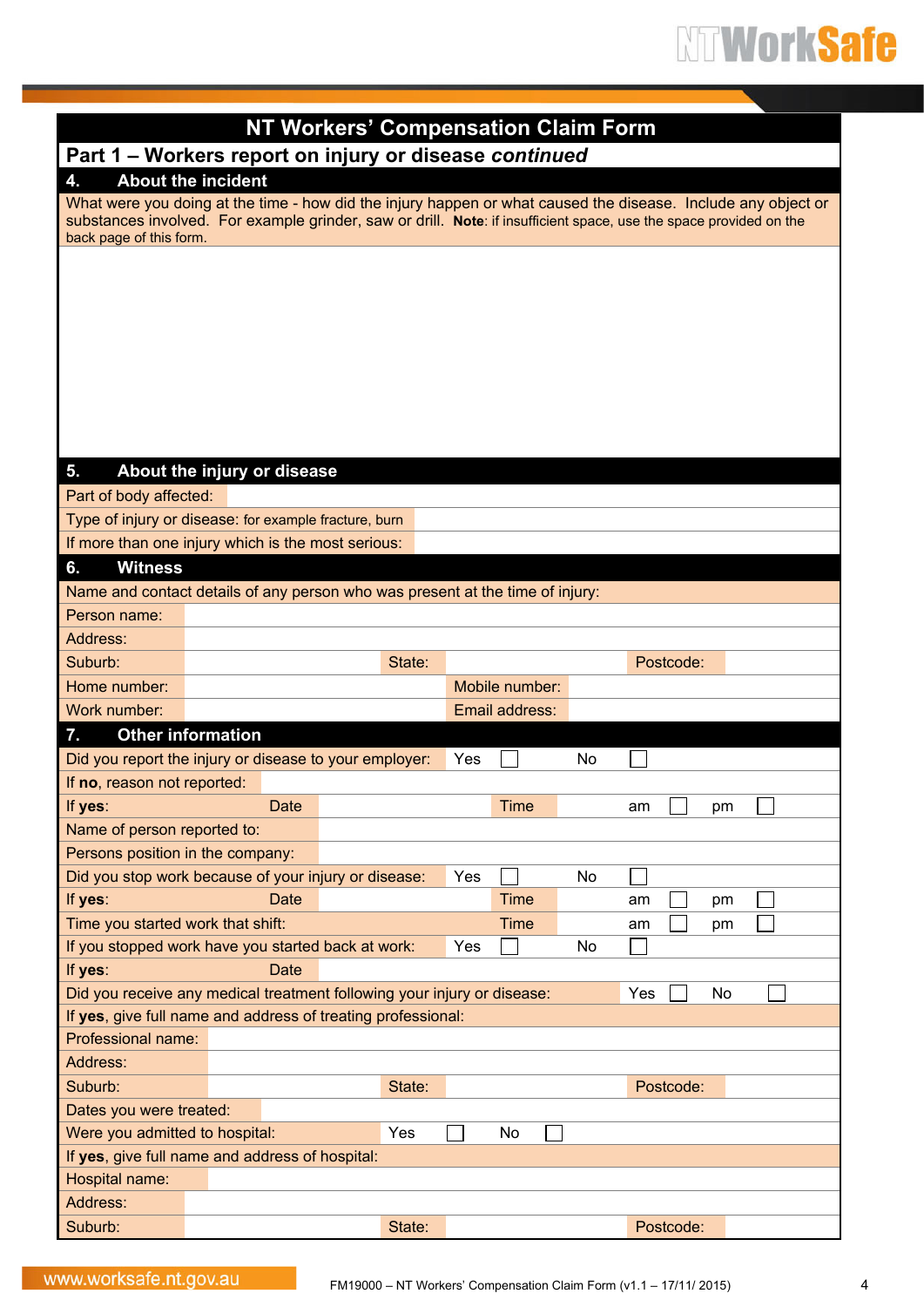|                                                                                                                                                                                                                                                            | <b>NT Workers' Compensation Claim Form</b>                                                                                                           |        |          |                            |        |                       |                                                                                                                               |     |         |     |
|------------------------------------------------------------------------------------------------------------------------------------------------------------------------------------------------------------------------------------------------------------|------------------------------------------------------------------------------------------------------------------------------------------------------|--------|----------|----------------------------|--------|-----------------------|-------------------------------------------------------------------------------------------------------------------------------|-----|---------|-----|
|                                                                                                                                                                                                                                                            | Part 1 - Workers report on injury or disease continued                                                                                               |        |          |                            |        |                       |                                                                                                                               |     |         |     |
| Are you still receiving treatment:                                                                                                                                                                                                                         |                                                                                                                                                      | Yes    |          | No                         |        |                       |                                                                                                                               |     |         |     |
|                                                                                                                                                                                                                                                            | If yes, give full name and address of person treating you:                                                                                           |        |          |                            |        |                       |                                                                                                                               |     |         |     |
| Person name:                                                                                                                                                                                                                                               |                                                                                                                                                      |        |          |                            |        |                       |                                                                                                                               |     |         |     |
| Address:                                                                                                                                                                                                                                                   |                                                                                                                                                      |        |          |                            |        |                       |                                                                                                                               |     |         |     |
| Suburb:                                                                                                                                                                                                                                                    |                                                                                                                                                      | State: |          |                            |        |                       | Postcode:                                                                                                                     |     |         |     |
| <b>First Certificate)</b>                                                                                                                                                                                                                                  | What are you claiming for: (if claiming for time off work, you must provide an NT Statement of Fitness for Work -                                    |        |          |                            |        |                       |                                                                                                                               |     |         |     |
|                                                                                                                                                                                                                                                            | Time off work, other than the day of injury                                                                                                          |        | Yes      |                            |        | No                    |                                                                                                                               |     |         |     |
|                                                                                                                                                                                                                                                            | Medical expenses, surgical, rehabilitation, hospital                                                                                                 |        | Yes      |                            |        | No                    |                                                                                                                               |     |         |     |
|                                                                                                                                                                                                                                                            | Have you suffered a similar injury or disease before:                                                                                                |        | Yes      |                            |        | No                    |                                                                                                                               |     |         |     |
|                                                                                                                                                                                                                                                            | If yes, give full name and address of previous treating professional:                                                                                |        |          |                            |        |                       |                                                                                                                               |     |         |     |
| Professional name:                                                                                                                                                                                                                                         |                                                                                                                                                      |        |          |                            |        |                       |                                                                                                                               |     |         |     |
| Address:                                                                                                                                                                                                                                                   |                                                                                                                                                      |        |          |                            |        |                       |                                                                                                                               |     |         |     |
| Suburb:                                                                                                                                                                                                                                                    |                                                                                                                                                      | State: |          |                            |        |                       | Postcode:                                                                                                                     |     |         |     |
| Type of injury or disease:                                                                                                                                                                                                                                 |                                                                                                                                                      |        |          |                            |        |                       | Date injury or disease occurred:                                                                                              |     |         |     |
|                                                                                                                                                                                                                                                            | Have you previously claimed workers compensation for the same or similar injury:                                                                     |        |          |                            |        |                       |                                                                                                                               | Yes |         | No  |
|                                                                                                                                                                                                                                                            | When was the compensation claim made: (date)                                                                                                         |        |          |                            |        |                       |                                                                                                                               |     |         |     |
| Employers name:                                                                                                                                                                                                                                            |                                                                                                                                                      |        |          | Name of insurer: (if know) |        |                       |                                                                                                                               |     |         |     |
| 8.                                                                                                                                                                                                                                                         | <b>Previous employer</b>                                                                                                                             |        |          |                            |        |                       |                                                                                                                               |     |         |     |
|                                                                                                                                                                                                                                                            | Could the injury or disease described in this claim have occurred in previous employment:                                                            |        |          |                            |        |                       |                                                                                                                               | Yes |         | No. |
|                                                                                                                                                                                                                                                            | If yes, name of previous employer:                                                                                                                   |        |          |                            |        |                       |                                                                                                                               |     |         |     |
| Employer suburb or town:                                                                                                                                                                                                                                   |                                                                                                                                                      |        |          |                            |        | Period of employment: |                                                                                                                               |     |         |     |
| Name of insurer: (if known)                                                                                                                                                                                                                                |                                                                                                                                                      |        |          |                            |        |                       |                                                                                                                               |     |         |     |
| 9.<br>Workers authority to release medical and relevant personal information and declaration                                                                                                                                                               |                                                                                                                                                      |        |          |                            |        |                       |                                                                                                                               |     |         |     |
|                                                                                                                                                                                                                                                            | This authorisation and declaration must be signed or your claim will not be considered by the insurer                                                |        |          |                            |        |                       |                                                                                                                               |     |         |     |
| I consent to NT WorkSafe using the information collected in<br>I authorise and consent to any person who provides me with<br>a medical or hospital service, if requested by my employer or<br>connection with my claim to fulfil its obligations under the |                                                                                                                                                      |        |          |                            |        |                       |                                                                                                                               |     |         |     |
| Return to Work Act or for the purposes of research about<br>their insurer or the employer or insurer's appointed service                                                                                                                                   |                                                                                                                                                      |        |          |                            |        |                       |                                                                                                                               |     |         |     |
|                                                                                                                                                                                                                                                            | providers, for the disclosure and release of information<br>workers compensation, workplace injury management and<br>work health and safety.         |        |          |                            |        |                       |                                                                                                                               |     |         |     |
|                                                                                                                                                                                                                                                            | regarding the service that is relevant to the injury or disease<br>for which I have made a workers compensation claim.                               |        |          |                            |        |                       | I understand that if this claim results in my receiving weekly                                                                |     |         |     |
|                                                                                                                                                                                                                                                            | This authorisation and consent extends to the collection.                                                                                            |        |          |                            |        |                       | compensation payments, I am required to notify the party                                                                      |     |         |     |
|                                                                                                                                                                                                                                                            | disclosure and release of any health and related personal<br>information that is relevant to the injury or disease for which I                       |        |          |                            |        |                       | paying my benefits if I commence employment with some<br>other person, and that failure to do so is an offence.               |     |         |     |
|                                                                                                                                                                                                                                                            | have made a claim, by my employer or their insurer or the                                                                                            |        |          |                            |        |                       | I have read the information provided in this form. I declare                                                                  |     |         |     |
|                                                                                                                                                                                                                                                            | employer or insurer's appointed service providers, including                                                                                         |        |          |                            |        |                       | that the information supplied in this form, and any                                                                           |     |         |     |
|                                                                                                                                                                                                                                                            | the disclosure and release of such information to each other,<br>and/or to one or more of the following: the Work Health                             |        |          |                            |        |                       | attachments to this form, is true and correct to the best of my<br>knowledge. I understand that making a misleading statement |     |         |     |
|                                                                                                                                                                                                                                                            | Authority (NT WorkSafe), a legal practitioner, medical                                                                                               |        |          |                            |        |                       | or giving a document that contains misleading information is                                                                  |     |         |     |
|                                                                                                                                                                                                                                                            | practitioner, investigator, accredited vocational rehabilitation<br>provider, or any other person reasonably consulted by the                        |        |          | an offence.                |        |                       |                                                                                                                               |     |         |     |
|                                                                                                                                                                                                                                                            | employer or insurer for making a decision as to payment of                                                                                           |        |          |                            |        |                       |                                                                                                                               |     |         |     |
| the claim for compensation.                                                                                                                                                                                                                                |                                                                                                                                                      |        |          |                            |        |                       |                                                                                                                               |     |         |     |
| Name: (print)<br>Signature:                                                                                                                                                                                                                                |                                                                                                                                                      |        |          |                            |        |                       | Date:                                                                                                                         |     |         |     |
|                                                                                                                                                                                                                                                            |                                                                                                                                                      |        |          |                            |        |                       | By hand                                                                                                                       |     | Emailed |     |
|                                                                                                                                                                                                                                                            | Date that claim form forwarded to employer:<br>If you are completing this claim form for the injured or diseased person, give your name and address: |        |          |                            | Posted |                       |                                                                                                                               |     |         |     |
| Name:                                                                                                                                                                                                                                                      |                                                                                                                                                      |        | Address: |                            |        |                       |                                                                                                                               |     |         |     |
| Suburb:                                                                                                                                                                                                                                                    |                                                                                                                                                      |        | State:   |                            |        |                       | Postcode:                                                                                                                     |     |         |     |
|                                                                                                                                                                                                                                                            | Now that you have completed Part 1 numbers 1 to 9, forward your claim form to your employer                                                          |        |          |                            |        |                       |                                                                                                                               |     |         |     |
|                                                                                                                                                                                                                                                            | If claiming for time off work, include the NT Statement of Fitness for Work - First Certificate                                                      |        |          |                            |        |                       |                                                                                                                               |     |         |     |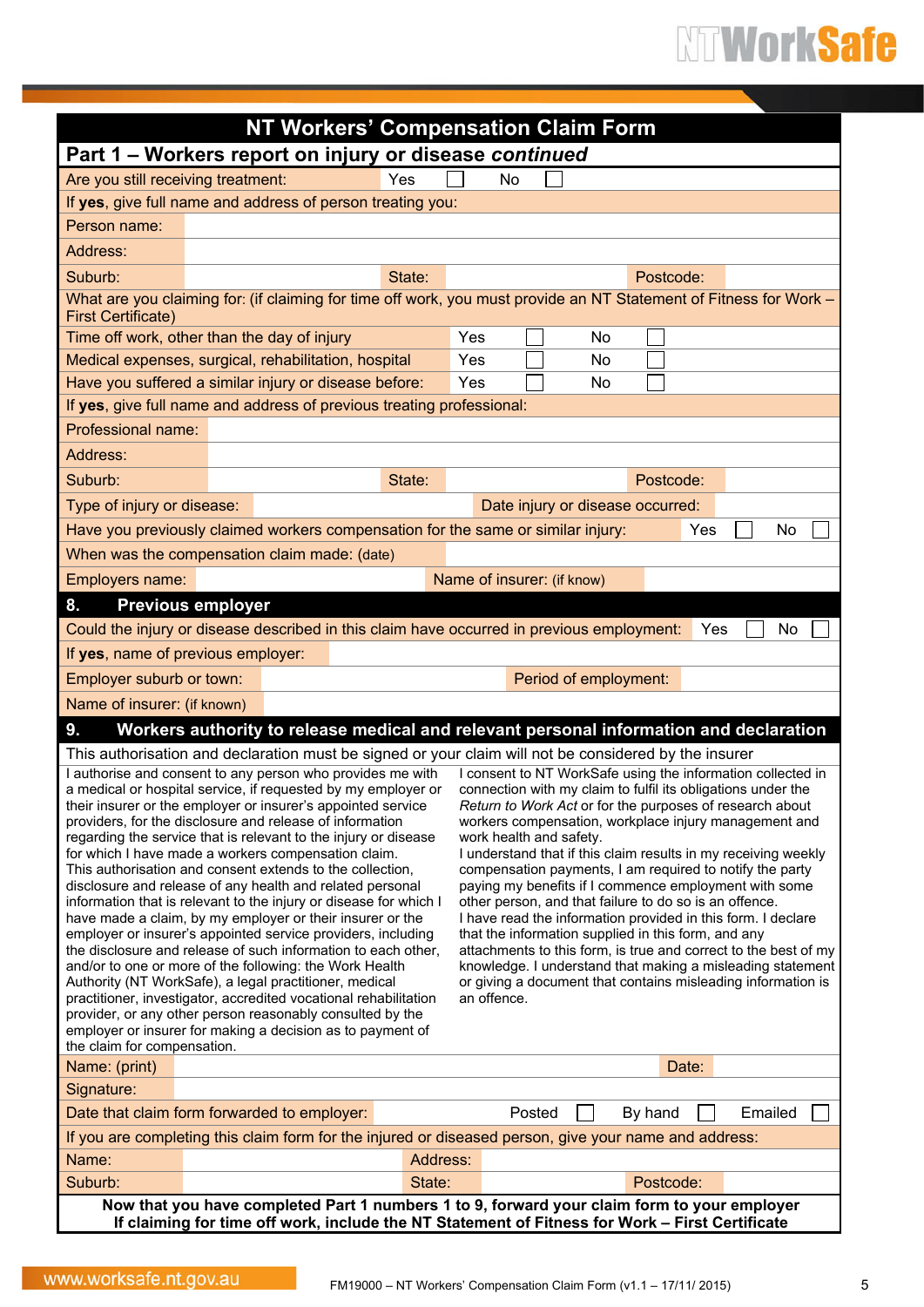|                                                                                                                                                                          | <b>NT Workers' Compensation Claim Form</b>                         |  |  |  |  |  |  |
|--------------------------------------------------------------------------------------------------------------------------------------------------------------------------|--------------------------------------------------------------------|--|--|--|--|--|--|
| Within 3 days the employer must complete the following numbers 10 to 14 and forward to insurer                                                                           |                                                                    |  |  |  |  |  |  |
| Part 2 – Employers report on injury or disease                                                                                                                           |                                                                    |  |  |  |  |  |  |
| Notifiable incident - see note 1 on page 2 at the front of this form<br>10.                                                                                              |                                                                    |  |  |  |  |  |  |
| Is this injury or disease the result of an incident required to be notified to NT WorkSafe:<br>Yes<br>No                                                                 |                                                                    |  |  |  |  |  |  |
| If yes, date of notification:                                                                                                                                            | Reference number given by NT WorkSafe:                             |  |  |  |  |  |  |
| <b>Employer information</b><br>11.                                                                                                                                       |                                                                    |  |  |  |  |  |  |
| Business entity name:                                                                                                                                                    |                                                                    |  |  |  |  |  |  |
| Business trading name: (if different from above)                                                                                                                         |                                                                    |  |  |  |  |  |  |
| Australian Business number: (ABN)                                                                                                                                        |                                                                    |  |  |  |  |  |  |
| Australian Company Number: if applicable                                                                                                                                 |                                                                    |  |  |  |  |  |  |
| Address for correspondence:                                                                                                                                              |                                                                    |  |  |  |  |  |  |
| Suburb:<br>State:                                                                                                                                                        | Postcode:                                                          |  |  |  |  |  |  |
| Work number:                                                                                                                                                             | Mobile number:                                                     |  |  |  |  |  |  |
| Fax number:                                                                                                                                                              | Email address:                                                     |  |  |  |  |  |  |
| Name of person who can be contacted in relation to this claim:                                                                                                           |                                                                    |  |  |  |  |  |  |
| Position in the business:                                                                                                                                                | Date claim received from worker:                                   |  |  |  |  |  |  |
| Workers' compensation insurance policy information<br>12.                                                                                                                |                                                                    |  |  |  |  |  |  |
| What is your workers compensation insurers name:                                                                                                                         |                                                                    |  |  |  |  |  |  |
| What is the policy number:                                                                                                                                               | What is the expiry date on policy:                                 |  |  |  |  |  |  |
| About the injured or diseased worker<br>13.                                                                                                                              |                                                                    |  |  |  |  |  |  |
| What was the workers gross weekly remuneration before the injury or disease:                                                                                             | \$                                                                 |  |  |  |  |  |  |
| Does this gross weekly remuneration include allowances:                                                                                                                  | Yes<br>No                                                          |  |  |  |  |  |  |
| If yes, please provide details below:                                                                                                                                    |                                                                    |  |  |  |  |  |  |
|                                                                                                                                                                          |                                                                    |  |  |  |  |  |  |
|                                                                                                                                                                          |                                                                    |  |  |  |  |  |  |
|                                                                                                                                                                          |                                                                    |  |  |  |  |  |  |
|                                                                                                                                                                          |                                                                    |  |  |  |  |  |  |
|                                                                                                                                                                          |                                                                    |  |  |  |  |  |  |
|                                                                                                                                                                          |                                                                    |  |  |  |  |  |  |
|                                                                                                                                                                          |                                                                    |  |  |  |  |  |  |
|                                                                                                                                                                          |                                                                    |  |  |  |  |  |  |
|                                                                                                                                                                          |                                                                    |  |  |  |  |  |  |
|                                                                                                                                                                          |                                                                    |  |  |  |  |  |  |
|                                                                                                                                                                          |                                                                    |  |  |  |  |  |  |
| How many hours does the worker normally work each week:                                                                                                                  | <b>Hours</b>                                                       |  |  |  |  |  |  |
| Does the worker normally work overtime or shift work:                                                                                                                    | Yes<br>No                                                          |  |  |  |  |  |  |
| Is the worker provided with benefits not paid by money or a credit for accommodation, meals or electricity:                                                              |                                                                    |  |  |  |  |  |  |
| Yes<br>No                                                                                                                                                                | If yes, what is the market value to the worker:<br>\$<br><b>No</b> |  |  |  |  |  |  |
| Is the worker a fly in fly out or drive in drive out worker:<br>Where within your establishment does the worker normally work: (your answer here must tell us the actual | Yes                                                                |  |  |  |  |  |  |
| section and address of the workplace location where the worker does the majority of his or her work. If the                                                              |                                                                    |  |  |  |  |  |  |
| worker works at multiple locations, tell us where the worker is normally based)                                                                                          |                                                                    |  |  |  |  |  |  |
| Section where worker normally works:                                                                                                                                     |                                                                    |  |  |  |  |  |  |
| Normally based location address:                                                                                                                                         |                                                                    |  |  |  |  |  |  |
| Suburb:<br>State:                                                                                                                                                        | Postcode:                                                          |  |  |  |  |  |  |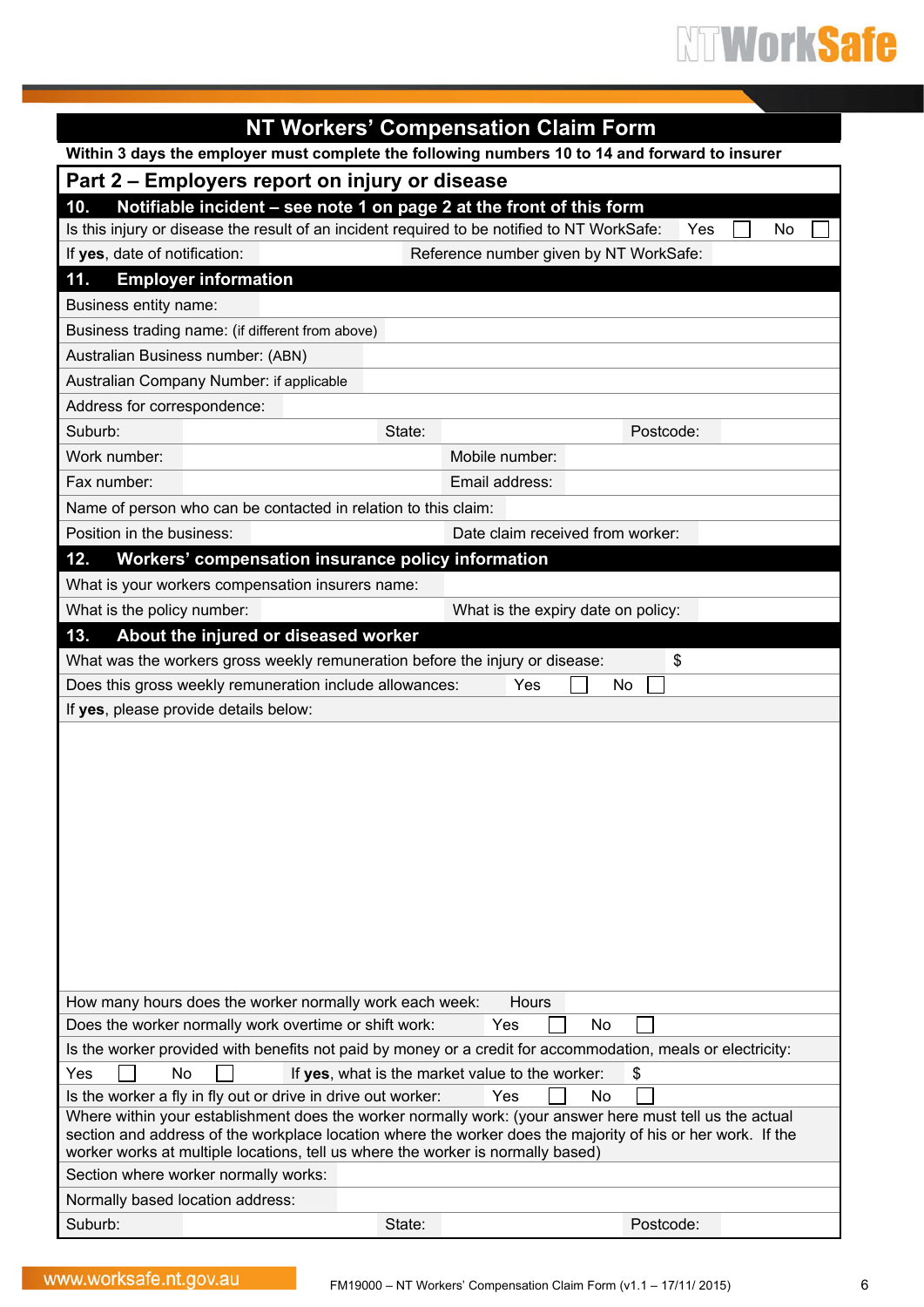| <b>NT Workers' Compensation Claim Form</b>                                                                                                                                                                                                                                                                                                                                 |                   |
|----------------------------------------------------------------------------------------------------------------------------------------------------------------------------------------------------------------------------------------------------------------------------------------------------------------------------------------------------------------------------|-------------------|
| Part 2 - Employers report on injury or disease - continued                                                                                                                                                                                                                                                                                                                 |                   |
| How many people are employed at this particular location: (at the normally based location address, at the present time)                                                                                                                                                                                                                                                    |                   |
| 1 to $4$<br>5 to 9<br>10 to 19                                                                                                                                                                                                                                                                                                                                             | 20 to 49          |
| 200 to 499<br>50 to 99<br>100 to 199                                                                                                                                                                                                                                                                                                                                       | 500 plus          |
| When was the worker first employed by you:                                                                                                                                                                                                                                                                                                                                 |                   |
| Is the worker a contractor:<br>Yes<br>No.                                                                                                                                                                                                                                                                                                                                  |                   |
| Is the worker temporarily in Australia on a visa:<br>Yes<br>No                                                                                                                                                                                                                                                                                                             |                   |
| If yes, expiry date on visa:                                                                                                                                                                                                                                                                                                                                               |                   |
| Do you, the employer agree with the workers description of the incident: (see number 4)                                                                                                                                                                                                                                                                                    | No<br>Yes         |
| If no, give details below of any other circumstances that may assist the insurer in assessing this claim:                                                                                                                                                                                                                                                                  |                   |
|                                                                                                                                                                                                                                                                                                                                                                            |                   |
| What is the type of industry at the establishment where the worker normally works: (you must state the main<br>type of activity, business or service you provide in which the injured worker was involved. You do not put the<br>actual occupation of a worker, for example, if you are a gold mining company and the injured worker is a driver,<br>put down gold mining) |                   |
|                                                                                                                                                                                                                                                                                                                                                                            |                   |
| <b>Declaration</b><br>14.                                                                                                                                                                                                                                                                                                                                                  |                   |
| I have read the information provided in this form. I declare that the information supplied in this form, and any<br>attachments to this form, is true and correct to the best of my knowledge. I understand that making a misleading<br>statement or giving a document that contains misleading information is an offence.                                                 |                   |
| Name: of person who has filled in Part 2 numbers 10 to 14                                                                                                                                                                                                                                                                                                                  |                   |
| Signature:                                                                                                                                                                                                                                                                                                                                                                 | Date:             |
| Position in the business::                                                                                                                                                                                                                                                                                                                                                 |                   |
|                                                                                                                                                                                                                                                                                                                                                                            | Emailed           |
| Date that claim form forwarded to insurer:<br>Now that you have completed Part 2 sections 10 to 14,<br>forward the claim form and any supporting documents to your insurer                                                                                                                                                                                                 | Posted<br>By hand |
|                                                                                                                                                                                                                                                                                                                                                                            |                   |